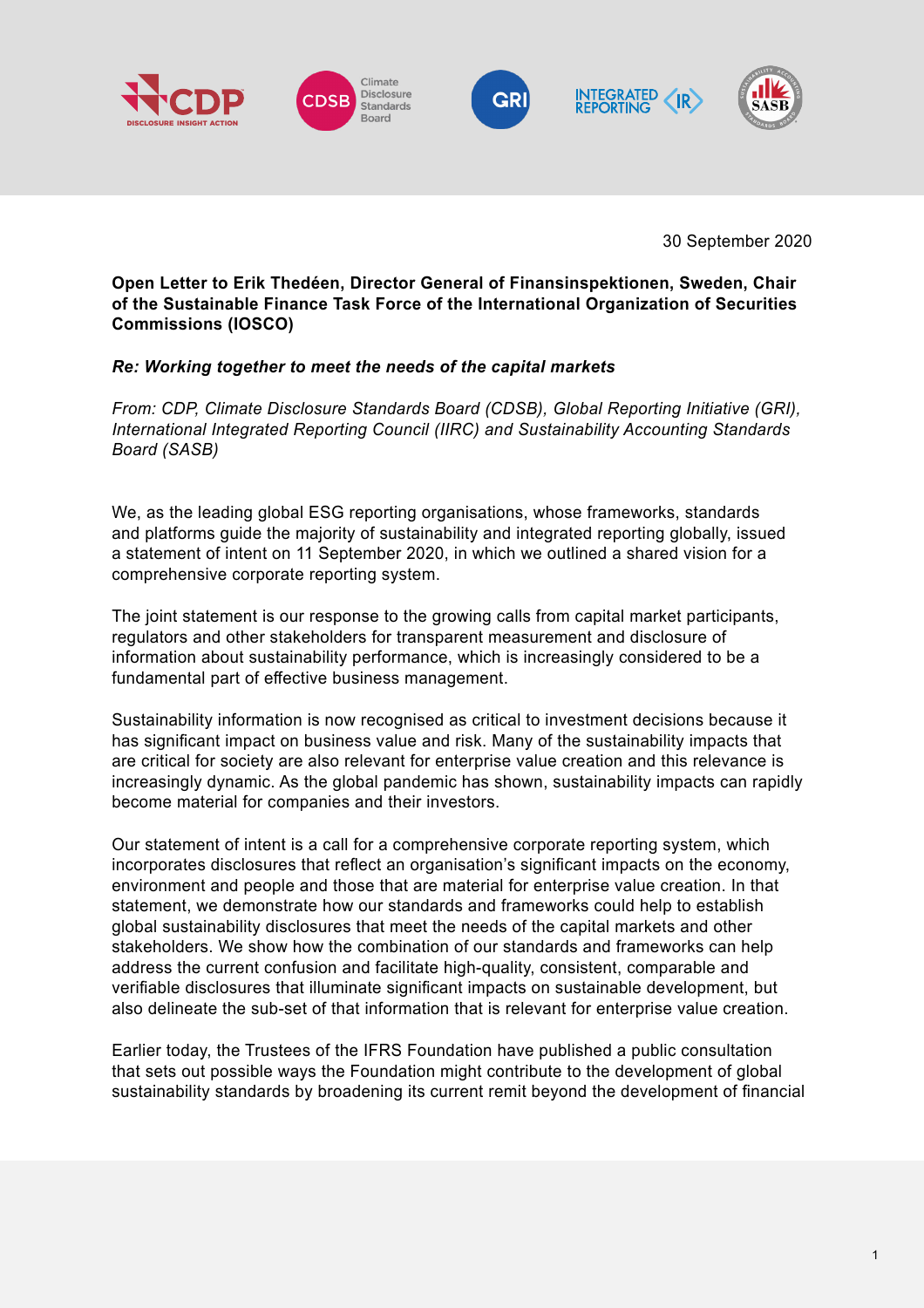reporting standards and using its experience in international standard-setting, its wellestablished and supported standard-setting processes and its governance structure<sup>1</sup>.

Taken together, these two steps can lead to the foundation of a global architecture for sustainability disclosures that enable consistent reporting of information that is relevant for enterprise value creation, as part of comprehensive corporate reporting. A key element of this architecture is a conceptual framework for connected reporting, which should facilitate the critical interconnections between financial and sustainability information that is material for enterprise value creation. By developing this connected reporting framework under the oversight of the IFRS Foundation, it would be possible to create greater alignment with the International Accounting Standards Board (IASB)'s Management Commentary Practice Statement, facilitating better disclosures by an entity on its business model and how it creates value, and how it converts that value into cash flows.

Our standards and frameworks can help to create this architecture for global sustainability disclosures that enable consistent reporting of information that is relevant for enterprise value creation, as part of a comprehensive corporate reporting system. Our standards and frameworks act as a starting point for the technical content, while the IFRS Foundation could provide an appropriate governance architecture to achieve global acceptance. Integration with the IFRS Foundation's governance and oversight could deliver internationally-accepted institutional arrangements for sustainability disclosures relevant for the capital markets, ensuring robust governance, rigorous due process and independent standard-setting, within the context of accountability to public authorities who foster outcomes that are in the public interest. This public/private model has proven to be effective in leading to general acceptance and widespread adoption of financial accounting standards.

Starting from an established and well-recognised base, this ambition can be achieved quickly to meet the increasing urgency for corporate reporting that can ensure resilient and efficient markets, enable the allocation of capital to sustainable enterprise, and, when combined with companies' disclosure of all significant impacts on sustainable development, accelerate progress towards achieving the UN's Sustainable Development Goals. Furthermore, given diversity of approach across multiple jurisdictions, we recognise the value provided by a global disclosure platform that offers consistent, comparable data to capital market actors. To that end, our organisations are already undertaking work together, including showing how our current frameworks and standards can be used together, and a tangible example of how the proposed architecture can be applied to climate, by integrating the content of our standards and frameworks along with the elements set out by the Task Force on Climate-related Financial Disclosures (TCFD). These efforts will demonstrate that it is possible to deliver, in a relatively short period, high-quality sustainability disclosures, capable of consistent application, which enable reporting of information that is relevant for enterprise value creation, as part of a comprehensive corporate reporting system. It will also demonstrate an architecture that can be applied across a broad range of sustainability and governance issues.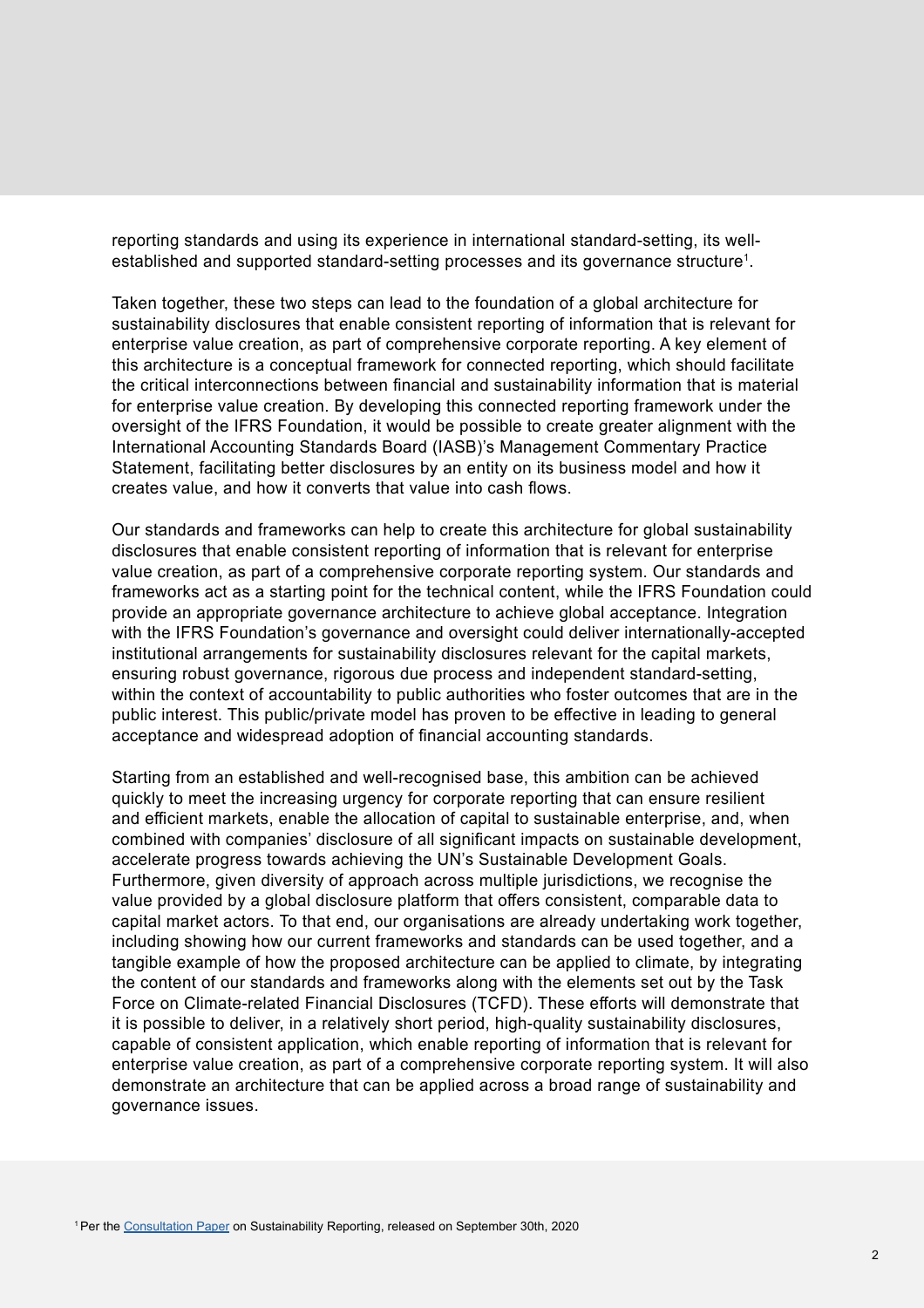IOSCO can play a leading and critical role in accelerating the system change by facilitating cooperation among the necessary elements of this global architecture for consistent reporting of sustainability information that is relevant for enterprise value creation, as part of a comprehensive system of corporate reporting. This role would fit with IOSCO's focus on information that is relevant for investors and other primary users of financial statements, as is the focus of the IASB.

Sustainability disclosures are at the point now that International Accounting Standards were at the turn of this century. IOSCO's support in 2000 in establishing new governance arrangements for what is now the IFRS Foundation was critical to the Foundation's success. As then, IOSCO's clear support and assistance are critical to success.

In our view, IOSCO's engagement with these initiatives as they develop will help to ensure that they evolve in a way that achieves the objective of an architecture that enables consistent reporting of information relevant for enterprise value creation, as part of a comprehensive corporate reporting system. Action by IOSCO would minimise the risk of global and jurisdictional fragmentation and support the information needs of global capital markets, in the public interest. This reflects the fact that businesses have global supply and value chains, face global risks and have global investors. Likewise, global investors manage global portfolios and need comparable information across all of their portfolio companies.

We have suggested a building block approach that recognises the importance of structural connectivity between reporting to providers of capital making economic decisions and reporting to meet the needs of a broad range of users. The first block of sustainability disclosures would focus on sustainability impacts that affect company performance, risk profile, economic decisions and enterprise value creation. The second block would address all significant impacts on the economy, environment and people, thereby providing a comprehensive picture of a company's positive and negative contribution to sustainable development and value creation. A third building block could accommodate specific jurisdictional requirements to support local public accountability. We believe that this approach will meet the need for globally consistent disclosures for capital markets, while allowing sufficient flexibility for local policy priorities. Such an approach would foster collaboration, acceptability and adoption across a broad range of jurisdictions.

A critical feature of the harmonisation that we seek to achieve is that we eliminate duplication and ambiguity between frameworks and disclosures that are focused specifically on reporting sustainability information that is material for enterprise value creation and those that also address reporting of significant impacts on sustainable development. This requires putting an architectural feature in place to ensure agreement, wherever possible and appropriate, on a set of global sustainability topics and related disclosure requirements. Achieving this would ensure that companies can collect information about performance on a given sustainability topic once and use that information to meet the needs of different users and their objectives. The result would be reduced confusion and cost for both producers and